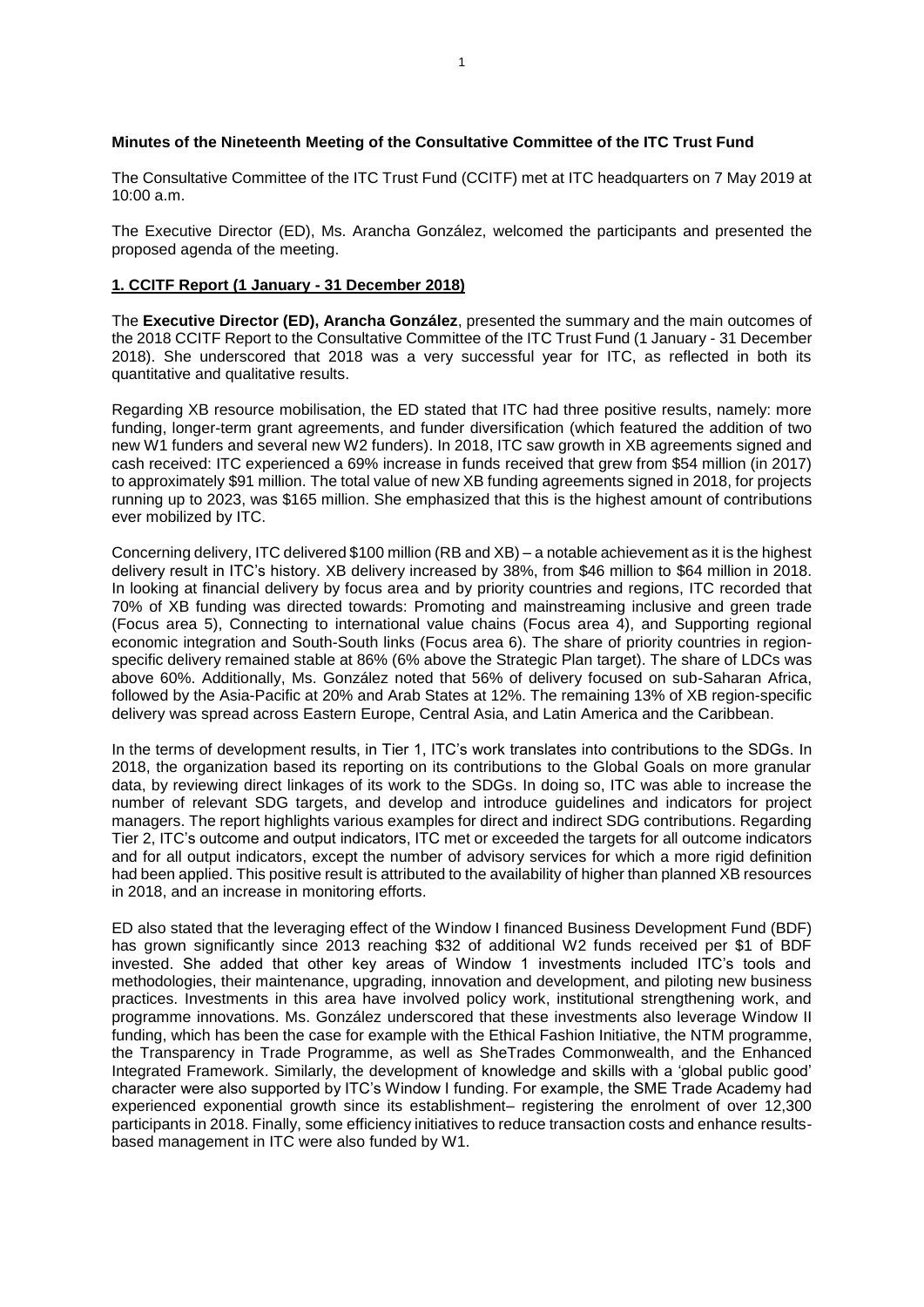ITC's performance regarding Tier 3 KPIs that track corporate effectiveness and efficiency, the organization reported excellent results in most areas. For example, ITC secured approximately \$230 million of XB funding for 2019 and beyond, registered more than 875,000 users on the ITC Market Analysis tool, and the organization is close to reaching its target of 46% in gender parity across all professional staff. The ED underscored that W1 funding, in addition to RB and PSC resources supported some of this work. At the strategic risk level, ITC maintained multiple risk dialogues and discussions – both with external stakeholders and project managers – through established mechanisms such as grant committees or in ad-hoc groups, as within the Senior Management retreat held in early 2019. To manage internal and preventable risks, such as fraud, harassment, and threats to staff safety, ITC organized regular awareness-raising activities and trainings. Ms. González also noted that ITC made strides to arm itself against digital risks.

The ED noted that ITC achieved the implementation of 24 of the 29 technical assistance milestones for the six focus areas, with 5 currently in progress. For example, ITC launched 29 strategies and roadmaps; and. "Access to Finance" and investment products were finalized and launched as part of the YEP Gambia project. ITC trained almost 14,000 youth in The Gambia, Jordan, Guinea, and Senegal – with 250 youth benefitting from the first ever Youth Entrepreneurship and Self-Employment Forum organized by ITC. Additionally, through several projects, ITC was able to support MSMEs from 20 developing and least developed countries to participate in the first China International Import Exposition in Shanghai. ITC has also implemented 10 out of 14 its impact, efficiency and effectiveness milestones – with 4 in progress.

In concluding, the ED also provided insight into the work of ITC's Independent Evaluation Unit. Just as in previous years, the critical findings and learning points from the 2018/2019 evaluations would be examined at the JAG.

# **Comments from members and discussion**

**The delegate from Denmark in his capacity as the donor coordinator** presented a joint statement on behalf of ITC's donor group. He began by expressing satisfaction (on behalf of donors) with the way that ITC structures the agenda for CCITF meetings. He emphasized that donors rely on a responsive Secretariat and an Executive Director who is ready to listen, engage and follow up on recommendations.

The donor coordinator underscored that the 2018 CCITF Report was comprehensive, well-structured and informative. The most notable feature of the report was the rise in ITC's overall budget in 2018. The majority of the rise was due to significant increases in W2 funding for the focus areas "Connecting to international value chains" and "Promoting and mainstreaming inclusive and green trade". Based on this, the donors flagged the risk that considerable growth in these two areas would be putting strain on W1 and RB funds. In view of this, the questions of growth and ITC's absorptive capacity, and of the optimal balance of W2 vs. RB and W1 funds should be addressed at some point.

The donors underscored that they appreciated ITC's informative reporting on its contribution to the SDGs. They were interested in ITC's plans to integrate a sustainability analysis in its SDG reporting. The donors also called for a more integrated way of presenting results in the CCITF Report, and in this regard, they suggested using the Operational Plan as a model and organize information in alignment with its structure. They added that there would need to be indicators for all levels, but that this would help having a full picture of ITC's work in its various facets, and possibly include the sustainability element.

The donors also welcomed ITC's corporate outcome indicators and progress for 2018 – noting their impressive results. They proposed that ITC could introduce further improvements as to how it constructs its corporate system on reporting results. As an example, they noted that ITC's output indicator on advisory services reflects that the goal for 2018 was not reached (89%) and that this was due to deeper engagement with clients in larger, longer-term projects. Rather than showing this as a target not achieved, ITC should be able to reflect the organization's value-addition through this deeper engagement with clients. Similarly, the donors recommended an upgrade to ITC's approach in the area of reporting on empowerment of women.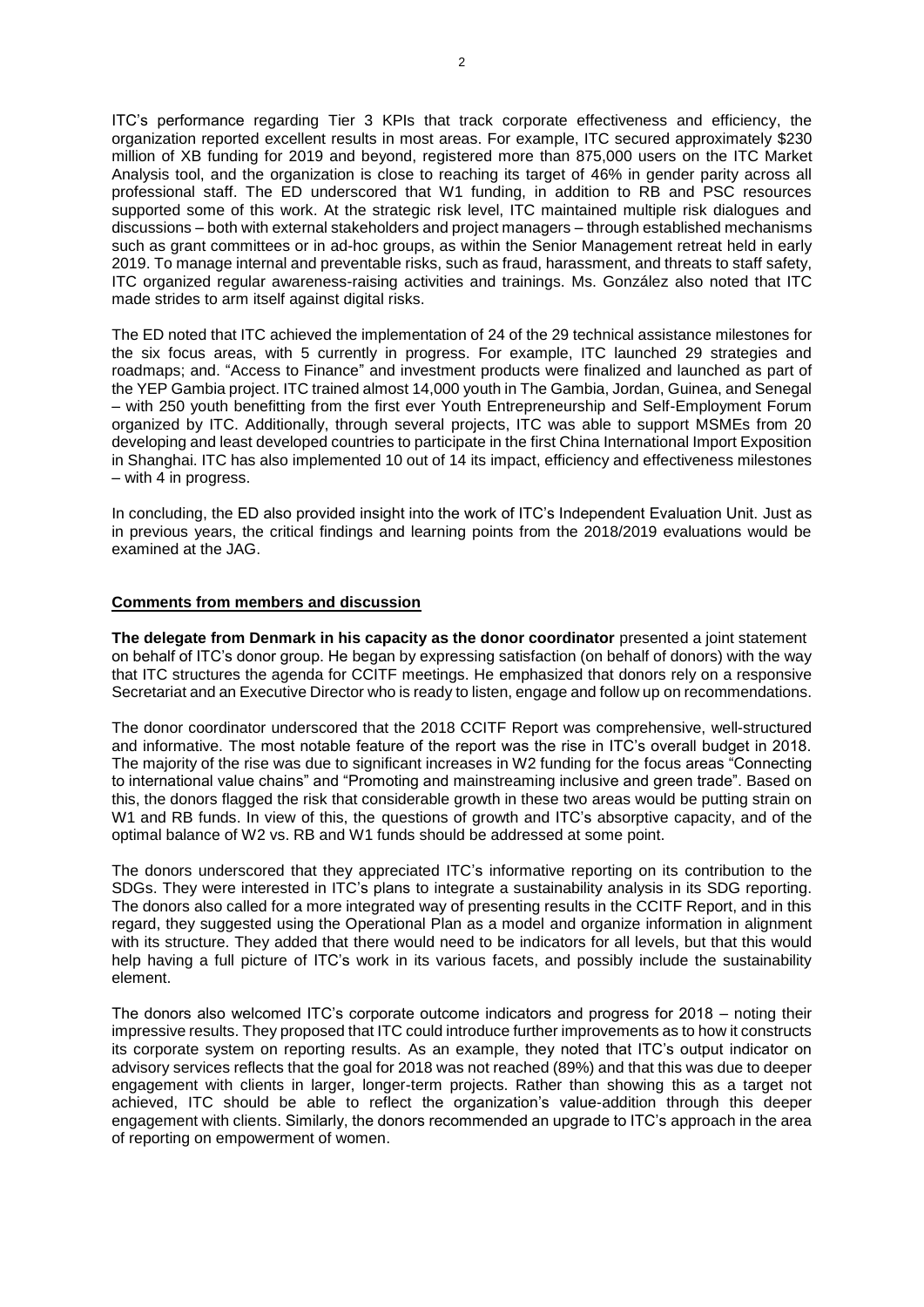Efforts to improve the annual CCITF report's section on Window I funding was welcomed and appreciated. The donor coordinator encouraged more donors to contribute funds to ITC, particularly to Window I. Similarly, they noted the importance of having timely information on the ITC website on projects by country, noting that this would be undertaken in conjunction with the upgrading of ITC's website. Additionally, on the subject of Window I funding, the donors requested an extra table, which provides a breakdown of how much various groups of countries (LDCs. LLDCs, SIDs, etc.) receive in Window I and Window II funding.

Recognizing the useful overview of ITC's risk management policy, they asked for gaining a better understanding of how ITC links its management of strategic risks and increasing the ownership and sustainability of its programs and projects. Donors also referred to section 7.7 on ITC's Independent Evaluation Unit, noting that they hoped to see the issue of sustainability addressed at the JAG – appreciating that ITC was not the only actor in development assistance grappling with the issue of sustainability. All are experiencing a paradigm shift where freedom and innovation in implementation is getting a larger role at the cost of well-designed, but too rigid programs and projects with fixed targets and results. Finally, they noted that they were looking forward to ITC's presentation on how it plans to measure the mainstreaming of gender, youth and the environment across ITC's programmes and projects. They also encouraged ITC to elaborate on its existing gender mainstreaming strategy.

**The representative from DFID** noted an increase in ITC's delivery, and requested more insight into how the organization managed the expansion of its workload with existing RB, XB staff and contractors. The representative also underscored that the rapid expansion of ITC's portfolio as a risk factor that needed to be managed. He indicated his interest to sign up to a future risk management training session to be held at ITC. Second, the representative requested further unpacking of some of the good results ITC had published, particularly the numbers of cases on policy and regulatory changes. He requested a deeper look at the results and called for the case stories behind these numbers. Finally, DFID called for an improvement in the compliance rate of travel arrangements.

**The delegate from Sweden** congratulated ITC on its increased funding and delivery and for surpassing most of its corporate targets while maintaining efficiency and effectiveness. He noted that targets and indicators alone do not provide the full picture, and while milestones are good, they do not help to capture the totality of ITC's good work. The delegate stressed the importance of the comprehensive mainstreaming of sustainability and inclusivity – and noted their appreciation of ITC's effort to take these points on board. On a more granular level, the delegate requested more information on financial delivery in post-conflict countries and more clarity on how the T4SD Hubs contribute to other areas of ITC's work, including youth and gender.

**The Executive Director** thanked delegates for their feedback, took note of the positive receipt of the CCITF report and responded to comments and questions. On the point of growth, ED underscored that ITC is growing in a managed and measured way; it is increasing its delivery by using XB resources, improving controls, developing management and risk tools and methodologies. This expansion is therefore not being managed through expanding ITC's institutional super structure. Referring to ITC's Senior Management decisions and action list on managing growth, she referred to corporate actions on standardizing operating procedures, updating policies, offering bundled training that ensured sustainability, skills development and instilled a culture of managing risks and accounting for results among ITC staff. The ED added that all ITC field based staff – more than fifty – would gather in Geneva around the JAG for a week of training and orientation. This would ensure investing in ability of staff whether they are field based or at HQ, and for them to be part of that culture change at ITC.

On the question of how ITC captured results and impact, ED noted that the organization does not have independence as the UN defined reporting formats. She agreed that the current methodology did not "provide the full picture", and confirmed that the list of definitions for output and outcome indicators, as well as examples for each was available and could be shared.

On the queries regarding W1 and W2 funding, ED underlined that W1 delivery contributes to W2. She explained that ITC uses unearmarked funding to develop tools, and as such, these outputs are also used in W2 projects – therefore, the two cannot be seen separately. She added that tools created using W1 funds are considered global public goods and as they are also used in W2 funded projects, they can be used to address the needs of priority and non-priority countries alike.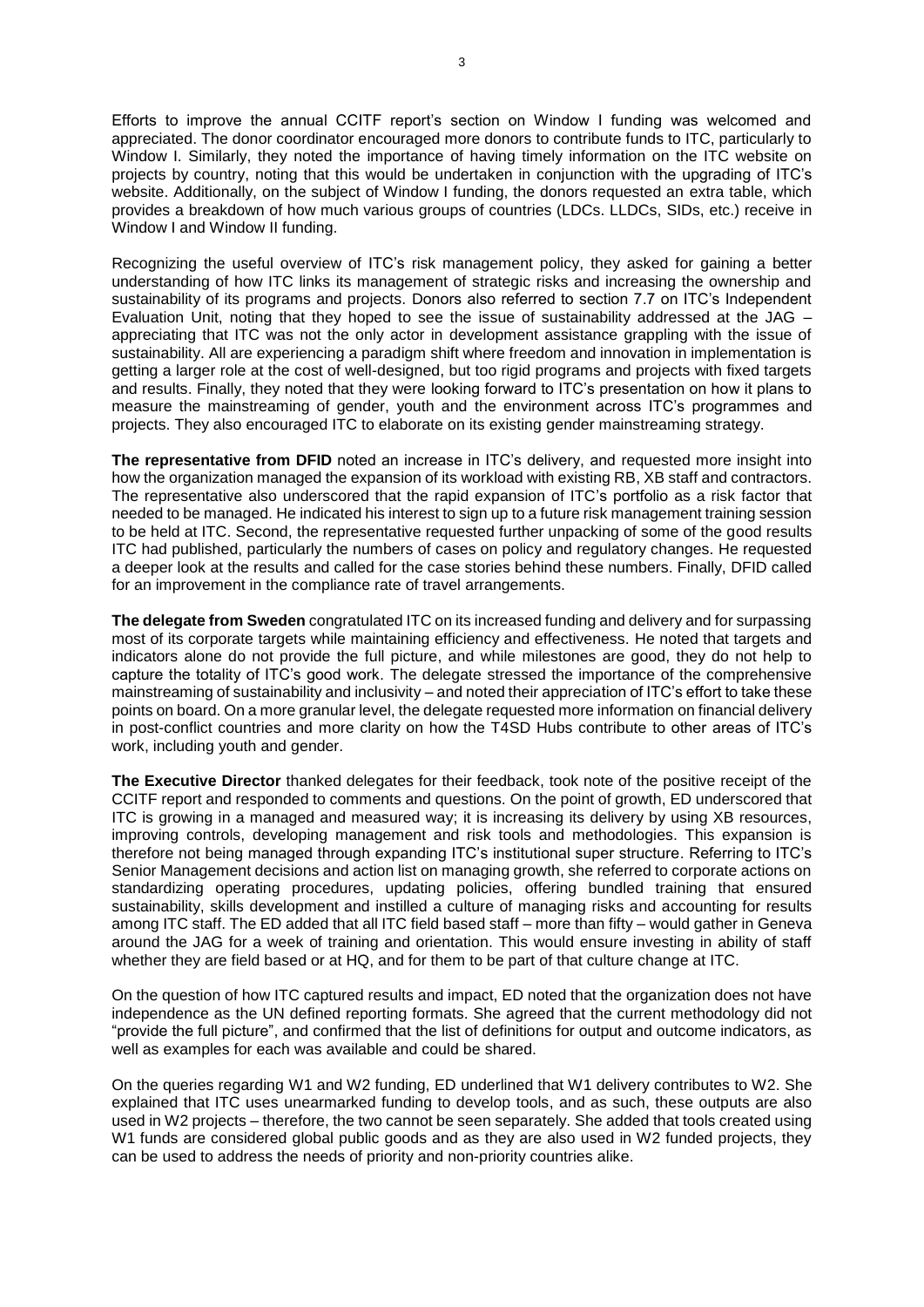In response to questions about ITC's work on gender-equality, ED explained that ITC worked with individuals as well as businesses. However, ITC only provided outcome data on its work with businesses. She explained that as of 2020, ITC would have more freedom from the UN to refine its indicators.

The ED noted that ITC made an effort to include women and youth in its programmes. She added that ITC would take this conversation to a higher level as it was working on combining gender, youth and green economy mainstreaming to address socially responsible, inclusive and green trade. The ED promised a presentation of the mainstreaming approach during the next CCITF meeting.

She agreed with remarks made by donors, noting that ITC could improve on making advanced travel arrangements. She stressed that the organization had committed to improving its figures – using numerous avenues to make travel cheaper. Furthermore, in response to Denmark's comments on sustainability, ED noted that balancing structured project design with more flexible design that allowed for innovation has been a permanent issue in ITC projects. She requested Denmark to bring its experts and other donors that grappled with the same subject for a brainstorming session to Geneva in autumn, in the hope that ITC could gain insight from their expertise as this relates to trade related projects.

# **2. ITC's approach to working in partner countries**

**Sylvie Cochin, Senior Trade Promotion Officer and Fernanda Leite, Associate Programme Officer,** gave an overview of how ITC's work in partner countries has evolved. They noted that ITC has increased its physical presence in project countries, engaging in country processes to build synergies, collaborating with domestic institutions in project implementation and design, and improving its methodologies to conduct needs assessments. They underscored that ITC has offices in 22 countries, across five regions:

- Africa: Ethiopia, Guinea, Kenya, Mozambique, Nigeria (regional office for ECOWAS), Rwanda, Tanzania (regional office for EAC), The Gambia, Uganda, Zambia
- South and South-East Asia: Afghanistan, Bhutan, China, Myanmar, Sri Lanka
- Central Asia and Eastern Europe: Georgia, Kyrgyzstan, Tajikistan, Ukraine
- Arab States: Morocco, Tunisia
- Latin America: Colombia

The project offices contribute to building local capacity, fostering strong country ownership and helping to create a network of partners, experts and businesses to support the sustainability of projects.

ITC has started to analyse lessons learnt from setting-up field offices. In doing so, ITC has noted that the process of operationalizing such offices is resource-intensive. Additionally, launching a new country office calls for flexibility so that the organization can adapt to each country's context. They highlighted that investment in adequate IT infrastructure and information systems was important. It was imperative to have good involvement in in-country processes, particularly as a member of "development partners' groups" and UN Country Teams. The importance of constant intelligence gathering on the political, economic and security issues affecting partner countries was also stressed.

ITC partners with local institutions and other organizations to jointly design and implement projects. It involves local implementing partners to build local capacity and ensure sustainability, undertaking due diligence assessments, and implementing monitoring and reporting systems. Moreover, the importance of continuously improving methodologies to conduct solid country needs assessments was highlighted. Methodologies such as value chain analysis, non-tariff measures surveys, trade facilitation assessments, "CUBED" assessments for institutional strength and National Export Strategies were cited.

In closing, the presenters noted that ITC is making more strategic use of its W1 resources for increased return on investment. W1 is being deployed for business development to leverage new W2 projects. Additionally, W1 is being used to innovate and adjust ITC's offering to an evolving trade and competitiveness landscape.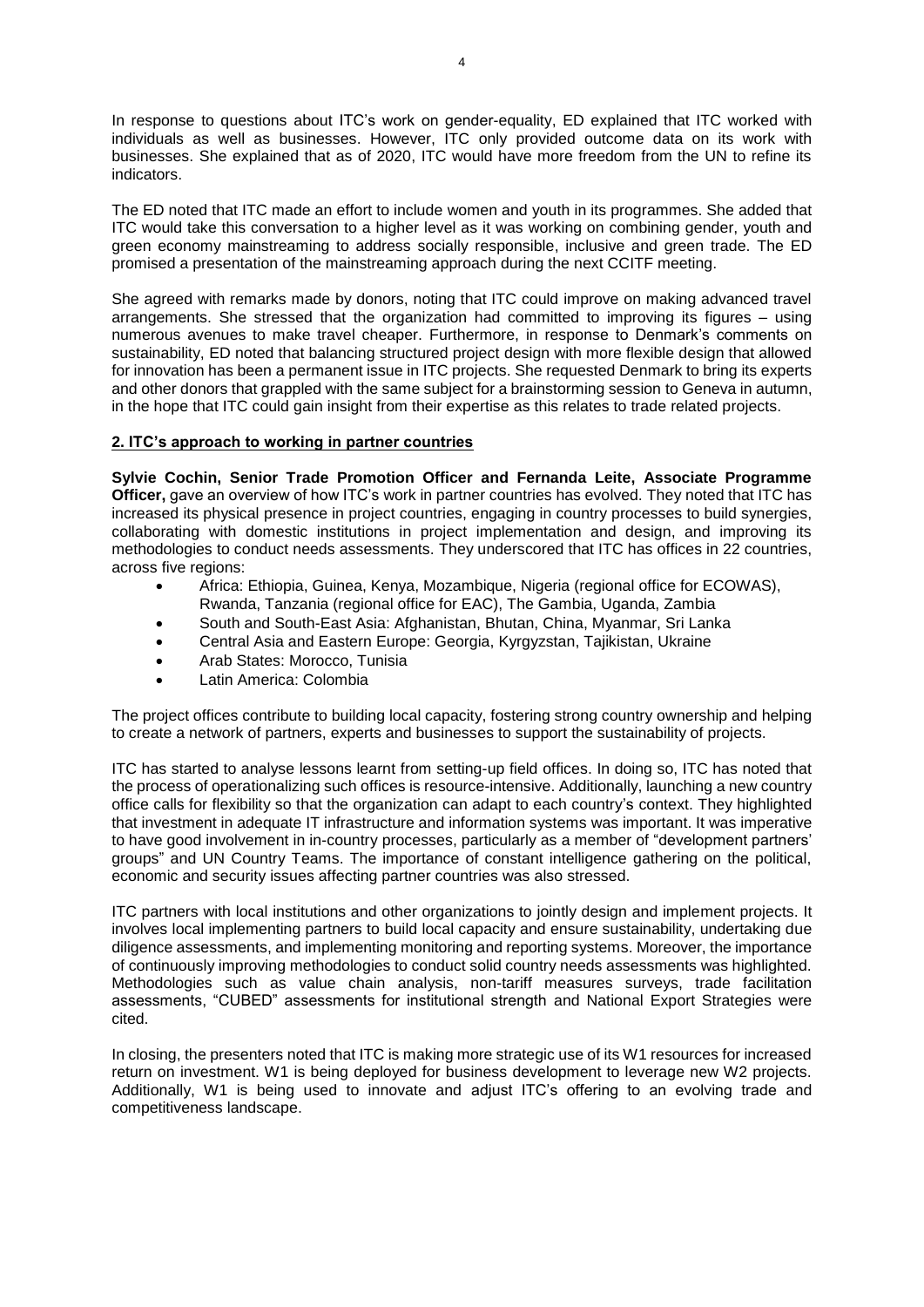# **Comments from members and discussion**

**The delegate from Denmark** noted that one of its main concerns is ITC's visibility at country level. Denmark stressed that realities in the field are evolving, and as such, ITC needs to make an effort to become even more visible, going beyond project partners (government partners and project donors) and the UN Country Teams. They added that as Private Sector programmes are complex, ITC should continue to participate in Private Sector dialogues at the country level to advocate its presence and interventions to a broader group of interested parties. Denmark also asked for more clarification on how ITC manages to have enough time and resources available to partake in country dialogues beyond its project implementation.

**The delegate from Germany** enquired about the basis on which ITC decides to open a country office.

**Sylvie Cochin, Senior Trade Promotion Officer** noted that ITC's visibility goes beyond a W2 donor in a specific country. ITC works and consults a wealth of donors and partners in countries where it works at a strategy level. In response to Denmark's question, Ms. Cochin noted that for multidimensional projects, ITC officers based in country offices should indeed share information and consult with a wider group on donors in respective countries.

Ms. Cochin noted that ITC sets up offices on a case-by-case basis. When selecting a country, ITC weighs both the project scope and partners in the field, considers the capacity of institutions and takes into account the vision of the respective country and that of the project donor.

**The Executive Director** added that it was indeed true that while national counterparts in the field knew ITC well, it was not the same for many funder representatives. She noted that to remedy this, both the funders and ITC had a role to play. Where funders have decentralized financing and decision making, it was important for ITC's funder counterparts to make the effort to introduce the organization to their colleagues. For example, when funders gathered their field staff at their HQ, they could invite ITC to provide briefings to all of them. From ITC's side, when there are programming missions to the field, it was a requirement to go and visit the key donors in that particular country.

**The representative from SECO** remarked that SECO collaborated with ITC through various projects and they noted the importance of ITC being connected to other funders in the beneficiary countries to establish synergies and complementarities between projects. With the goal of fostering more collaboration, SECO recommended ITC to participate in donor roundtables in respective countries. SECO also underlined that ITC's method of reporting output and outcomes did not measure the impact of ITC's work fully, including volume of exports after ITC services, jobs created or affected, and increase in incomes. SECO also requested for more examples of ITC's innovation from last year.

**The Executive Director** agreed with the comments made by SECO, noting that ITC is capturing impact at the project level, but it lacks the ability to aggregate its results at a corporate level. As such, ITC aims to unpack its impact stories in the 2018 Annual Report and at the JAG. On the point of innovation, ED stated that donors would see more examples in the Annual Report. She added that one innovation that ITC has been working on is the T4SD Hubs that was on today's agenda.

# **3. Leveraging private investment for SME Competitiveness**

**Govind Venuprasad, Coordinator (Supporting Indian Trade and Investment for Africa (SITA),**  noted that ITC's investment focus has evolved over the years. Initially, it focussed on investment matching, but now it also considers investment promotion and facilitation, investment catalyzation and customized aftercare. In doing so, ITC used distinct approaches to work towards the same goal. Mr. Venuprasad underscored that ITC's Supporting Indian Trade and Investment for Africa (SITA) and Partnership and Investment for Growth in Africa (PIGA) projects are active avenues through which the organization offers tailored investment support.

The presentation highlighted that an investment strategy is a necessary complement to a country's National Trade Development Strategy. ITC's work in supporting National Trade Development Strategies involved helping countries with the creation of a Trade and Investment Roadmap. For example, in Mongolia, ITC created a detailed action roadmap for reform, capacity augmentation, coordination, and targeted investment promotion.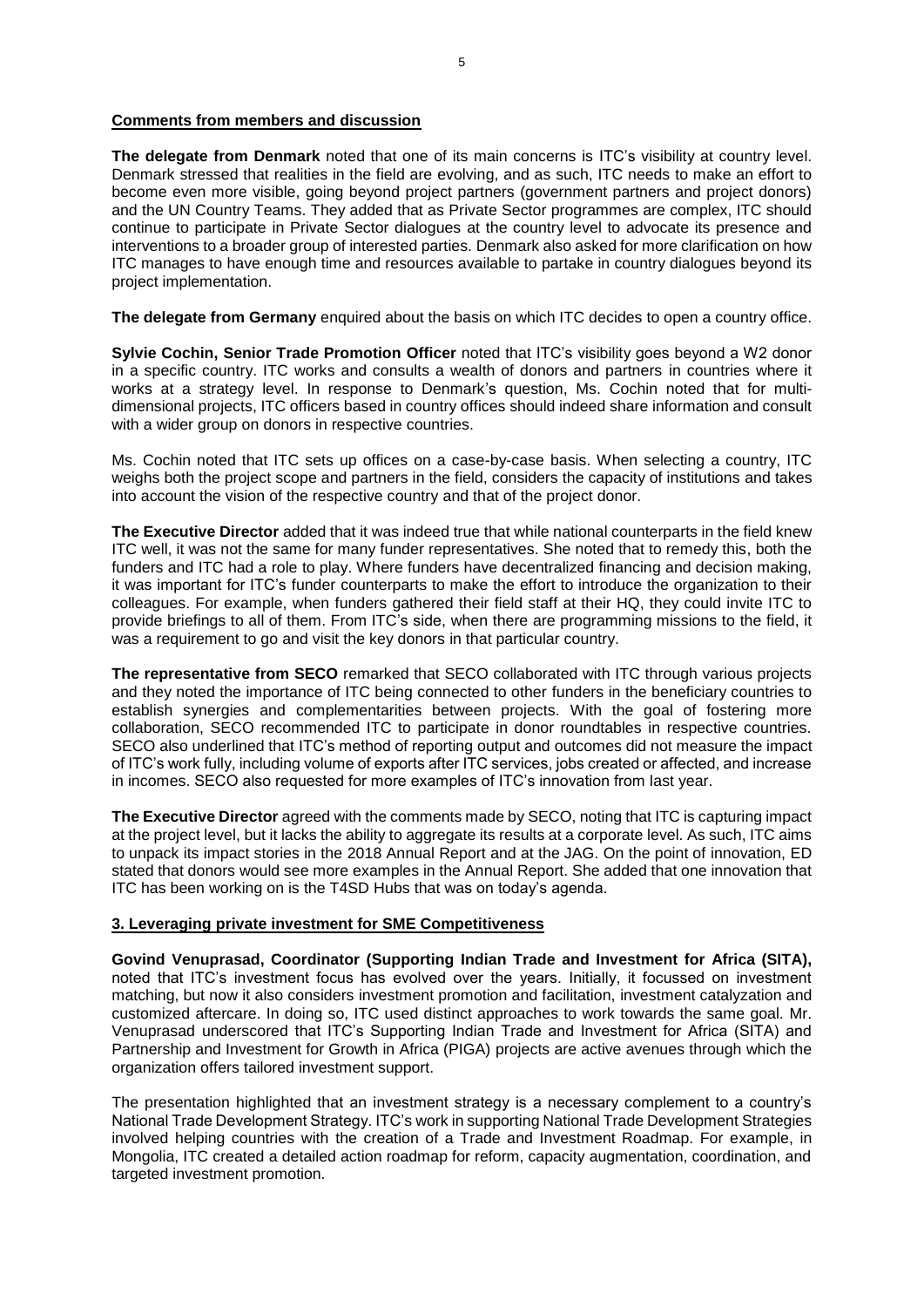Mr. Venuprasad added that ITC's SheTrades initiative helped countries in fostering gender-focused impact investing. The initiative's goal was to create an alliance of development-friendly impact investors and Development Finance Institutions to commit funding to women-led businesses. Thus far, ITC had secured EUR 10 million from one impact investor to invest in women-led enterprises.

In closing, Mr. Venuprasad touched on the topic of investment facilitation noting that ITC's work supported structured discussions on WTO's Investment Facilitation for Development.

#### **Comments from members and discussion**

**The representative from DFID** asserted that the presentation provided insight into the SITA and PIGA projects, which the UK considers the frontier in Aid for Trade. Noting the difference between the worlds of trade and investment, DFID asked for more insight into how ITC approaches and structures trade and investment projects.

**The Executive Director** noted that investment is about helping to attract financing to a country. In order to be successful, countries should work on creating a conducive environment for attracting investment. She underscored that trade and investment have commonalities, including targeted sectors, predictability, stability, and potential for de-risking. These similarities between trade and investment facilitation place a premium on coordination between the two. She added that investment was a natural extension from trade. In ITC's Advisory Board of Trade and Investment Support Institutions (TISIs) members included Trade Promotion Organizations (TPOs) but also Investment Promotion Organizations (IPOs).

**The delegate from Denmark** added that ITC's use of a bottom-up approach was positive. Denmark asked for clarification on the extent to which ITC was advocating for investment policies, for transparency and clear administrative processes.

**The Executive Director** stated that ITC's role was to bring bottom-up learning to the policy level. For example, ITC hosted the World Export Development Forum (WEDF) in Zambia last year, and organized a roundtable on investment facilitation for those African countries which were present at WEDF.

### **4. Trade for Sustainable Development (T4SD) Hubs**

**Joseph Wozniak, Head of the Trade for Sustainable Development Hubs,** gave an overview of the project. The objective of the T4SD Hubs is to improve SME competitiveness through the implementation of sustainable business practices. The project targets Ghana, Kenya, Peru, Viet Nam, Lao PDR, and Nepal, and is funded via W1 soft-earmarked funds from Sweden for the green economy.

He underscored that the T4SD Hubs are an integrated offering, which work to address: sustainability standards, climate change, resource efficient and circular production practices, green finance, and the positioning of sustainable products in the marketplace. The T4SD Hubs also offer coaching programmes to help enterprises integrate sustainable business practices into their business models.

The T4SD Hubs support the achievement of SDGs 8 and 12, as well as other SDGs that touch on environment and climate-related issues. In the long run, ITC aims to use the T4SD Hubs to build the capacity of local TISIs and to integrate the Hubs' offering into their service portfolio for SMEs.

## **Comments from members and discussion**

**The representative from Peru** thanked ITC for their work in Peru and expressed appreciation for the support from Sweden. The representative asked ITC to keep the mission in the loop as it could facilitate information sharing with the government and generate support to facilitate T4SD Hub's success in Peru.

### **5. Any Other Business**

### **Update on ITC's Operational Reserve (OR)**